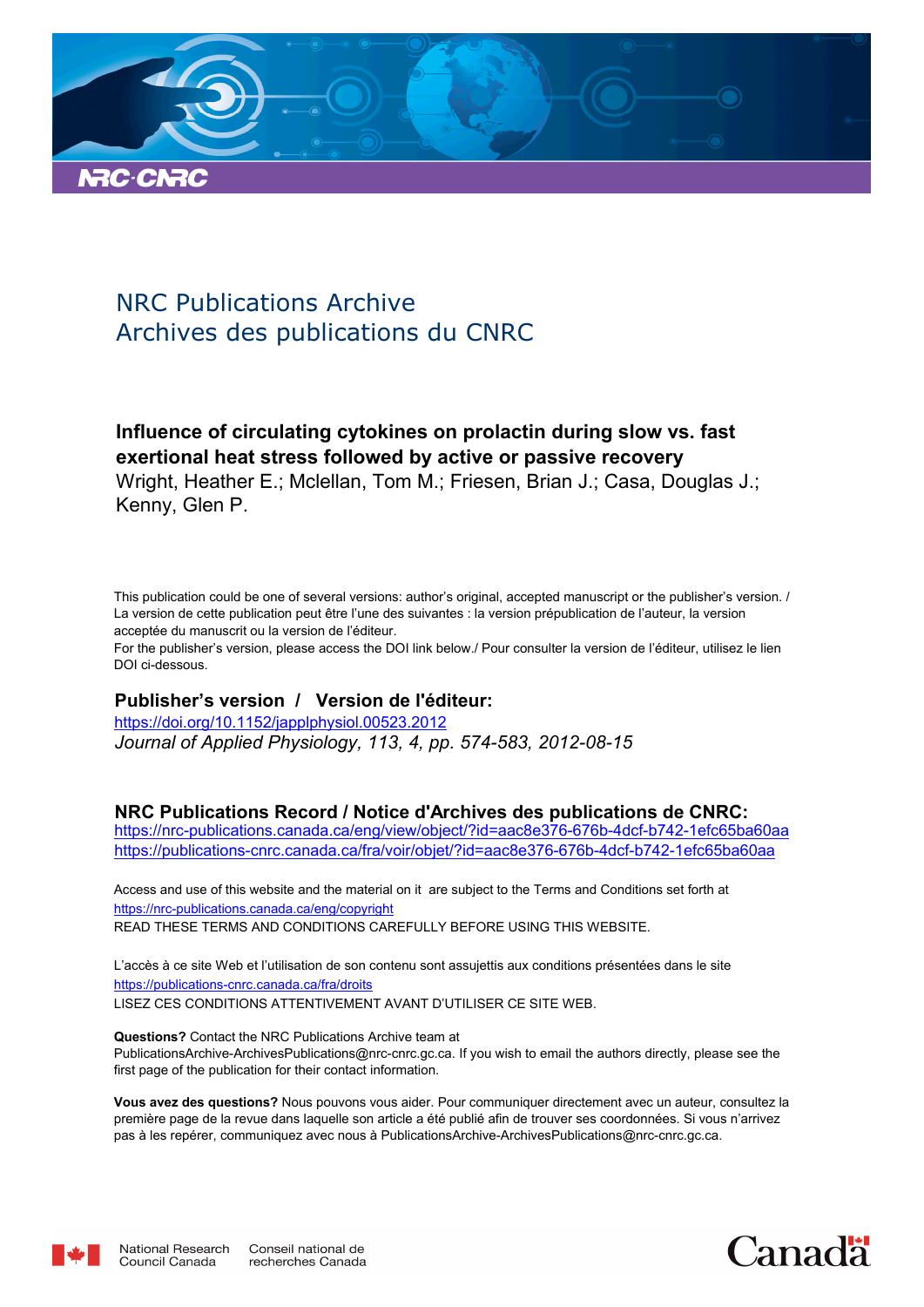# Influence of circulating cytokines on prolactin during slow vs. fast exertional heat stress followed by active or passive recovery

## **Heather E. Wright,<sup>1</sup> Tom M. McLellan,<sup>2</sup> Brian J. Friesen,<sup>1</sup> Douglas J. Casa,<sup>3</sup> and Glen P. Kenny<sup>1</sup>**

<sup>1</sup>*Faculty of Health Sciences, Human and Environmental Physiology Research Unit, University of Ottawa, Ottawa, Ontario, Canada;* <sup>2</sup>*TM McLellan Research Inc., Stouffville, Ontario, Canada; and* <sup>3</sup>*Korey Stringer Institute, Department of Kinesiology, University of Connecticut, Storrs, Connecticut*

Submitted 27 April 2012; accepted in final form 15 June 2012

**Wright HE, McLellan TM, Friesen BJ, Casa DJ, Kenny GP.** Influence of circulating cytokines on prolactin during slow vs. fast exertional heat stress followed by active or passive recovery. *J Appl Physiol* 113: 574–583, 2012. First published June 21, 2012; doi:10.1152/japplphysiol.00523.2012.—Prolactin (PRL) has been suggested as an indicator of fatigue during exertional heat stress (EHS), given its strong relationship with body core temperature  $(T_c)$ ; however, the strength of this relationship during different rates of  $T_c$ increase and subsequent recovery is unknown. In addition, given the influence that systemic cytokines, such as interleukin (IL)-6 and tumor necrosis factor (TNF)- $\alpha$ , have on the pituitary gland, it would be of interest to determine the relationship between PRL, IL-6, and TNF- $\alpha$ during EHS. The purpose was to examine the PRL, IL-6, and TNF- $\alpha$ heat stress responses during slow and fast heating and subsequent resting or cold water immersion recovery. On 4 days, nine individuals walked at  $\sim$ 45% (slow heating) or ran at  $\sim$  65% (fast heating) maximal oxygen consumption on a treadmill in the heat (40°C, 30% relative humidity) until rectal temperature  $(T_{\text{re}})$  reached 39.5°C (esophageal temperature; fast = 39.41  $\pm$  0.04°C, slow = 39.82  $\pm$  0.09°C). Post-EHS, subjects were either immersed in 2°C water or rested seated until T<sub>re</sub> returned to 38.0°C. Venous blood, analyzed for PRL, IL-6, and TNF- $\alpha$ , was obtained at rest, during exercise (T<sub>re</sub> 38.0, 39.0, 39.5°C), the start of recovery ( $\sim$ 5 min after 39.5°C), and subsequent recovery ( $T_{\text{re}}$  39.0, 38.0°C). IL-6 exhibited myokine properties, given the greater increases with slow heating and lack of increase in TNF- $\alpha$ . A strong temperature-dependent PRL response during slow and fast heating provides additional support for the use of PRL as a peripheral marker of impending fatigue, which is independent of IL-6 and TNF- $\alpha$  cytokine responses.

neuroimmune response; core temperature; peripheral fatigue marker; serotonin and dopamine interplay

DURING EXERTIONAL HEAT STRESS (EHS), the development of central and peripheral fatigue leads to physical and cognitive performance impairments (18, 22), which can increase the risk of injury in recreational and occupational settings. Currently, several mechanisms have been proposed to explain the development of fatigue, or heat intolerance, during exercise in the heat, including the interplay between increased serotonin and decreased dopamine in the brain, or the Central Fatigue Hypothesis (7, 16, 23, 35–36, 63), increased endotoxin leakage at the gut further aggravating hyperthermia (49, 51), the critical core temperature hypothesis (19), and the Central Governor Model of the sensory representation of neural integrative processes (56).

High core temperatures are believed to alter motor center control in the brain through the interplay of neurotransmitter and hormonal release. The Central Fatigue Hypothesis has been proposed to explain the development of fatigue during EHS (25, 48, 55), given that increased serotonin and decreased dopamine concentrations in the brain have been linked to depressed mood and motivation (3, 29, 33, 55), lethargy, potentially reduced central nervous system drive (66), and altered heat loss responses (i.e., vasodilation) (8).

Direct quantification of the serotonergic and dopaminergic activity within the human brain is not possible. However, changes in circulating prolactin (PRL) concentrations may reflect changes in the release of these neurotransmitters and serve as a peripheral indicator of impending fatigue (5, 29, 32, 65), given that serotonergic and dopaminergic neurons in the brain stem stimulate and inhibit pituitary gland PRL secretion, respectively (4, 29, 62). Previous research has shown that PRL concentrations peak at the point of peak heat strain, during EHS where thermoregulatory strain is intolerable (29). In addition, PRL secretion has been shown to be strongly correlated with perceived exertion (4), mean skin temperature (28), increases in core temperature (i.e.,  $r \geq 0.55$ ) during prolonged exercise in the heat (44), and uncompensable heat stress, irrespective of fitness level (65). Although these studies provide support for the use of PRL as an indicator of maximal heat tolerance and impending fatigue, circulating PRL levels at a given core temperature have been shown to be variable among studies, with exercise in trained and untrained individuals to a rectal temperature (T<sub>re</sub>) of 39.0–39.7°C at exhaustion [ $\sim$ 1°C/h, peak PRL (PRL<sub>peak</sub>)  $\sim$ 2,350–2,500 pmol/l] (65), during active and passive heating to a  $T_{\text{re}}$  of 38.8°C (~1.6°C/h, PRL<sub>peak</sub>  $\sim$ 1,000–1,150 pmol/l) (29), and following 45 min of cycling in 30°C with a +1.19°C change in T<sub>re</sub> (~1.6°C/h, PRL<sub>peak</sub> ~750 pmol/l) (28), indicating that PRL responses may be influenced by factors in addition to absolute thermal strain. It is unknown whether a faster rate of change in core temperature, associated with greater exercise intensities (50), and/or exposure to higher ambient temperatures (17), together with the concomitant increase in perceived exertion (20), cardiovascular strain, neuroendocrine and immune changes (27), and reduced cognitive performance (22), may help to explain such differences in the PRL responses during EHS. Interestingly, Buckler (6) has shown that the growth hormone response during exercise is directly related to the rate of increase in core temperature. One approach to test whether the rate of change in core temperature affects PRL release is to have participants exercise at different exercise intensities while using core temperature as the independent variable for blood sampling. In addition, examining the relationship between circulating PRL and core temperature,

Address for reprint requests and other correspondence: G. P. Kenny, Univ. of Ottawa, School of Human Kinetics, 125 Univ. Ave., Montpetit Hall, Rm. 367, Ottawa, ON, Canada K1N 6N5 (e-mail: gkenny@uottawa.ca).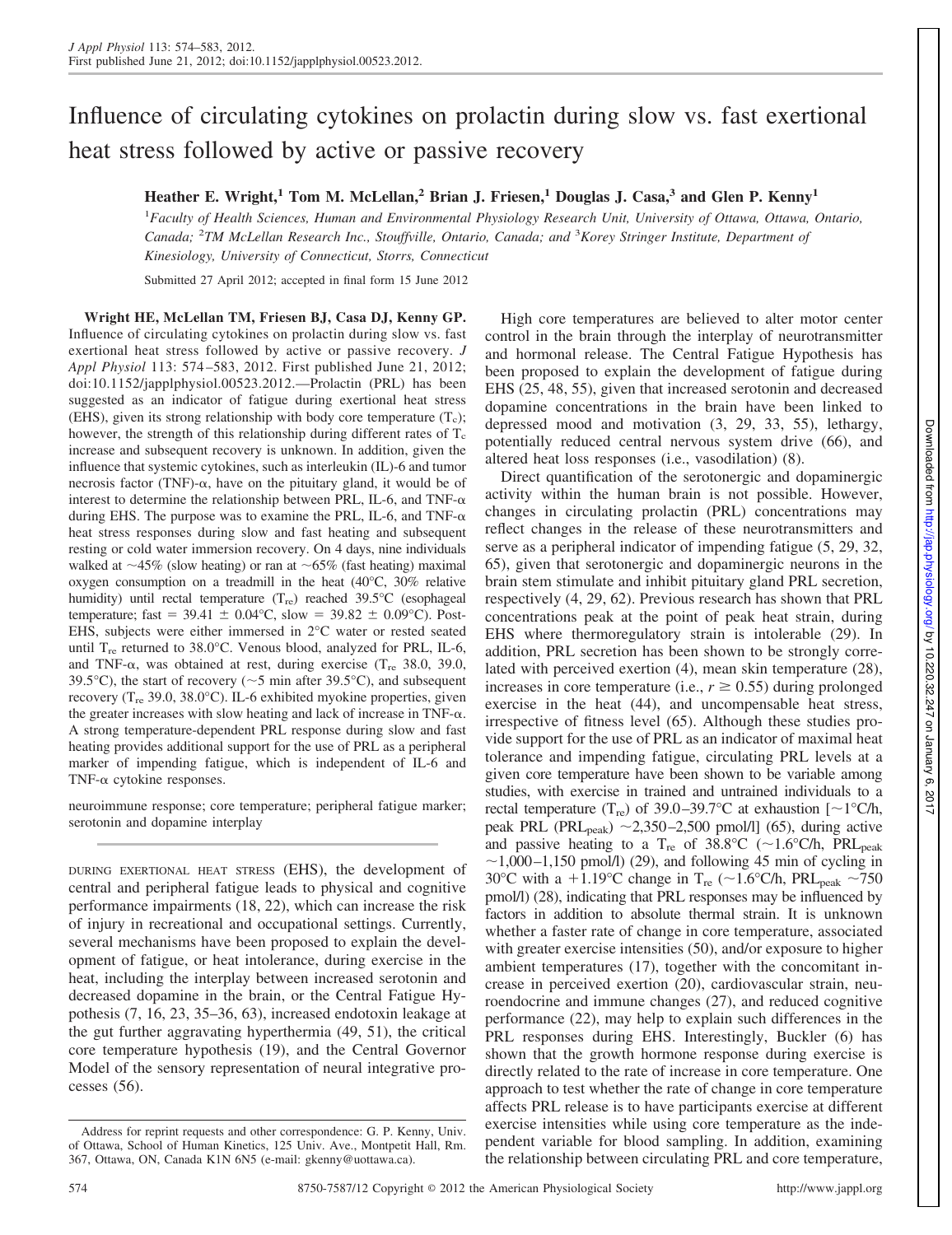and changes in PRL, during fast and slow decreases in core temperature (i.e., active and passive cooling, respectively) could be used to further test the premise that PRL can be used as a surrogate marker of the effects of thermal strain on the interplay between brain serotonin and dopamine. Although cold water immersion recovery from EHS results in the quick reestablishment of cardiovascular (i.e., heart rate) and thermal parameters (45, 59), it is unclear whether PRL would exhibit a similar recovery response.

The release of PRL from the pituitary gland is also positively stimulated by cytokines, such as interleukin (IL)-6 and Tumor Necrosis Factor (TNF)- $\alpha$  (61). In response to a single bout of exercise, the immune system exhibits an acute phase response due to the associated local muscle damage, metabolic changes, and hyperthermia (34, 38, 51). Experimental designs where the normal rise in core temperature during exercise has been reduced demonstrate the importance of thermal strain for the release of pro- and anti-inflammatory cytokines, such as IL-6, IL-1ra, and TNF- $\alpha$ , into the circulation (46). Increases in IL-6 and TNF- $\alpha$  during exercise are dependent on the exercise intensity and duration, the muscle mass being utilized, and the endurance capacity of the individual (14, 39, 40, 42). Although PRL secretion is strongly stimulated by increases in core temperature, the strength of the cytokine influence on PRL secretion from the pituitary gland during EHS is unknown. Thus, examining the cytokine and PRL responses simultaneously during different rates of increase in, and recovery of, core temperature will help elucidate both the strength of the influence of cytokines on pituitary PRL secretion and the stimulus for the variability in PRL responses reported in the literature at a given core temperature.

The purpose of this study was, therefore, to examine the influence of different rates of increase (i.e., slow vs. fast heating) and decrease (active vs. passive cooling) in core temperature on PRL and circulating cytokine responses (i.e., IL-6, TNF- $\alpha$ ) and, subsequently, the strength of the relationship between cytokine stimuli on the pituitary and potential PRL secretion. Although PRL has been reported to be strongly related to the increase in core temperature, variability of the PRL responses at a given core temperature in the literature may be partially explained by differences in the rate of increase core temperature. Given that cytokine responses are partly dependent on exercise intensity, it was hypothesized that the faster rate of core temperature increase associated with higher exercise intensities would stimulate greater cytokine and PRL responses compared with slow heating. Subsequent to the EHS, it was hypothesized that active, compared with passive, cooling would result in greater reductions in circulating PRL and cytokines, corresponding to the quicker reestablishment of baseline thermal and cardiovascular responses.

#### **EXPERIMENTAL PROCEDURES**

#### *Subjects*

On receiving approval from the University of Ottawa Health Sciences and Science Research Ethics Board, nine healthy (no history of respiratory, metabolic, or cardiovascular conditions), physically active individuals (7 men, 2 women), aged 20–46 yr, were recruited from the university population and general community. Participants were informed of all experimental procedures, associated risks, and discomforts before providing written, informed consent. Mean  $\pm$  SE age, height, mass, body surface area, percent body fatness, and

maximal aerobic power of the participants were as follows:  $26.0 \pm 2.5$ yr,  $174.2 \pm 3.8$  cm,  $74.6 \pm 4.3$  kg,  $17.9 \pm 2.8$ %, and  $56.5 \pm 2.2$  ml  $O_2$ ·kg<sup>-1</sup>·min<sup>-1</sup>, respectively.

## *Experimental Design*

Testing was conducted in the Human and Environmental Physiology Research Unit at the University of Ottawa. During the preliminary session, participants received an orientation to the instrumentation and experimental protocols, completed the American Heart Association/ American College of Sports Medicine Pre-Participation Screening (1) and the Canadian Society for Exercise Physiology Physical Activity Readiness (10) questionnaires to ensure their safety for participation, and performed fitness and body composition assessments. Aerobic fitness was assessed by measuring peak  $O_2$  consumption (V $O_{2\text{peak}}$ ) using a treadmill protocol and open-circuit spirometry. Participants began running at a self-selected pace, where the treadmill incline was increased 1% each minute to a maximum of 10%, after which speed and incline were increased alternatively each minute by 0.8 km/h and 1% incline, respectively, until the participant could no longer continue.  $\rm{Vo_{2peak}}$  was defined as the highest oxygen uptake during the incremental test, taken as the mean of the three highest consecutive 15-s recordings at the end of the test. In addition, hydrostatic weighing was used to measure body density, and percent body fatness was estimated based upon the Siri equation (54).

Following the preliminary session, all participants completed four EHS exposures, which were separated by a minimum of 5 days. Participants were asked to refrain from strenuous exercise (running, swimming, cycling, weight lifting, etc.), alcohol, and the use of over-the-counter medications for 24 h, and caffeine for 12 h, before each EHS session. During the experimental EHS sessions, participants either walked (4.0–4.5 km/h,  $2\%$  incline) or jogged ( $\sim$ 7.0 km/h,  $2\%$ incline) on a treadmill in a hot-dry environment (40°C, 20–30% relative humidity) for a slow or fast rate of  $T_{\text{re}}$  increase, respectively, while wearing a nonpermeable rain poncho. On reaching a  $T_{\text{re}}$  of 39.5°C, participants recovered either passively (resting ambient environment,  $\sim$ 29 $\degree$ C) or actively (2 $\degree$ C cold water immersion) until returning to a  $T_{\text{re}}$  of 38.0°C. Thus the four EHS sessions, which were performed in a randomized order, included the following: *1*) slow heating with passive recovery (SP); *2*) slow heating with active recovery (SA); *3*) fast heating with passive recovery (FP); and *4*) fast heating with active recovery (FA).

## *Physiological Measurements*

*Core temperature.*  $T_{\text{re}}$  and esophageal temperature  $(T_{\text{es}})$  were measured continuously using a pediatric thermocouple probe (Mona-therm Nasopharyngeal Temperature Probe, Mallinckrodt Medical, St. Louis, MO). The rectal probe was inserted  $\sim$ 15 cm beyond the anal sphincter. T<sub>es</sub> was measured by inserting the probe, of  $\sim$ 2 mm in diameter, through the nostril to the level of the heart.

*Heart rate.* Heart rate was continuously monitored on a receiver using a transmitter (Polar Electro, Oy, Finland) fitted around the chest.

*Ratings of thermal comfort and perceived exertion.* Ratings of perceived exertion (RPE; scale " $6 =$  no exertion at all" to " $20 =$ maximal exertion") and thermal comfort (TC; scale " $1 =$  so cold I am helpless" to " $13 =$  so hot I am sick and nauseated") were recorded at baseline resting (PRE) and at each increment change in  $T_{\text{re}}$  of 0.5 $^{\circ}$ C. The perceptual strain index (PeSI) was calculated using TC and RPE, according to the following equation;

$$
PeSI = [5 \cdot (TCt - 7)/6] + [5 \cdot (RPEt - 6)/14]
$$

where  $t$  represents the  $T_{re}$  at which the rating was recorded, the denominators of 6 and 14 represent the number of values on the scale above rest for TC and RPE, respectively, and 6 represents the RPE at rest (60).

*Blood sampling and measurements.* Venous blood was collected via an indwelling intravenous catheter (Jelco I.V. 18G Catheter,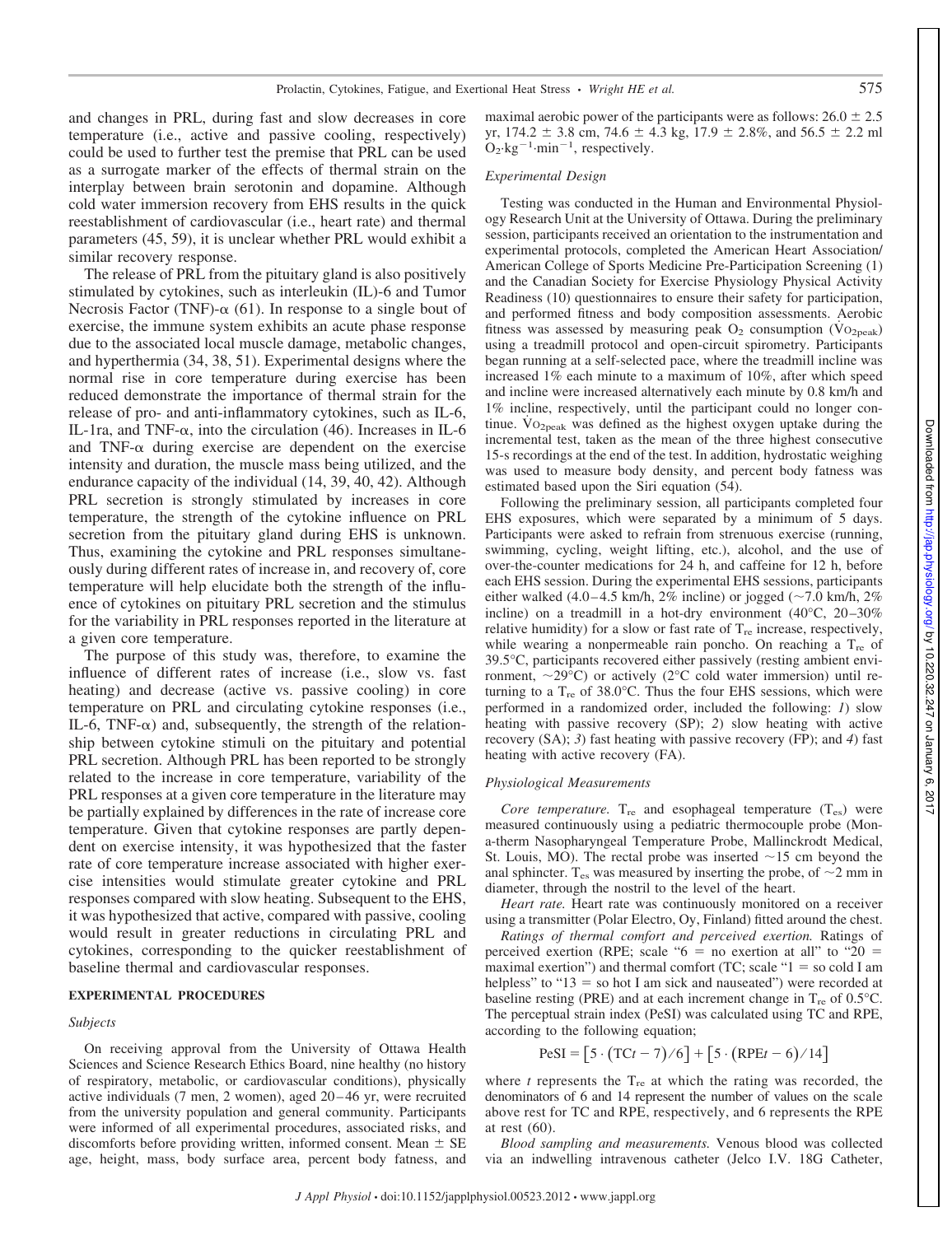Smiths Medical International, Rossendale, Lancashire, UK), inserted into an antecubital vein, with a 21-in. extension line. Blood was collected at rest (PRE), at a T<sub>re</sub> of 38.0°C, 39.0°C, and 39.5°C during EHS, at the beginning of recovery, and at a  $T_{\text{re}}$  of 39.0°C and 38.0°C during recovery. Blood was drawn into sterile plastic syringes and transferred immediately into serum with no additive, 5.4 mg plasma K2EDTA, and plasma sodium heparin (NH, 30 USP) BD Vacutainer tubes (BD, Franklin Lakes, NJ). Nonadditive blood sat for 20 min to clot before centrifugation at  $\sim$ 3,300 rpm for 10 min, whereas the EDTA blood was mixed by inversion, used for hematological analyses (Beckman Coulter, Miami, FL) and the measurement of plasma protein concentration (Reichert TS 400 total solids refractometer, Reichert, Depew, NY), and centrifuged immediately with the sodium heparin plasma. Serum and plasma aliquots were transferred into polypropylene Eppendorf tubes, frozen at  $-20^{\circ}$ C, and stored at  $-70$ °C until analyzed.

Enzyme immunoassay techniques were used to determine circulating serum PRL (ALPCO Immunoassays, ALPCO Diagnostics, Salem, NH), and serum IL-6 and plasma TNF- $\alpha$  (Quantikine High Sensitivity R&D Systems, Minneapolis, MN) concentrations. The PRL, IL-6, and TNF- $\alpha$  assays' minimum detectable concentrations were 2 ng/ml, 0.016–0.110 pg/ml, and 0.038–0.191 pg/ml, respectively. All samples were analyzed in duplicate following manufacturer instructions, and concentrations were corrected for plasma volume changes, based on the Dill and Costill method using blood hemoglobin and hematocrit changes (11).

## *Statistical Analyses*

A two-way ANOVA with repeated measures of heating (slow vs. fast heating) and temperature (PRE,  $T_{\text{re}}$  of 38.0, 39.0, and 39.5°C) during exercise, and cooling (Active vs. Passive) and temperature (the start of recovery, and  $T_{\text{re}}$  of 39.0 and 38.0°C) during recovery was performed on the dependent measures (i.e., heart rate, PeSI, percent plasma volume change, plasma protein, PRL, PRL rate of change relative to  $T_{\text{re}}$  and  $T_{\text{es}}$ , IL-6, TNF- $\alpha$ ) during the experimental sessions. A one-way ANOVA was used to compare dependent measures at PRE, end of exercise, start of recovery, and end of recovery, the exercise and recovery times and rates of change in  $T_{\text{re}}$  and  $T_{\text{es}}$ , and the

PRL response at a given  $T_{\text{re}}$  in heating vs. cooling. When a significant *F* ratio was obtained, a Newman-Keuls post hoc analysis was used to isolate differences among treatment means. All ANOVAs were completed using Statistica data analysis software (StatSoft 2007, version 8.0, Tulsa, OK, [www.statsoft.com\)](http://www.statsoft.com). Results are reported as means  $\pm$ SE. Statistically significant differences were identified for  $P < 0.05$ , and trends were identified for  $0.05 < P < 0.1$ . An outlier IL-6 response for one participant was identified by calculating the Chauvenet's criterion  $[Q] = (potential outlier - maximum value)/range$ ], where  $n = 8$  for IL-6 based on the data being rejected for a Q greater than the 95% confidence level (for  $n = 9$ , Q 95% = 0.493).

### **RESULTS**

#### *Physiological Measures*

*Exercise.* By design, the exercise time to reach a  $T_{\text{re}}$  of 39.5°C was greater for the slow (SP =  $76.2 \pm 5.1$  and SA =  $86.1 \pm 6.8$  min) compared with fast (FP = 34.8  $\pm$  2.6 and FA =  $39.8 \pm 4.1$  min) ( $P < 0.000$ ) heating, but there was no difference between SP and SA or between FP and FA. These rates of increase correspond to  $\sim$  1.8 and 4.2°C/h for the slow and fast heating protocols, respectively. There was no difference among the protocols for PRE  $T_{re}$  ( $P = 0.785$ ) or  $T_{es}$  ( $P =$ 0.986) or at the end of exercise for  $T_{re}$  (SP = 39.50  $\pm$  0.01, SA  $=$  39.51  $\pm$  0.00, FP = 39.5  $\pm$  0.03, and FA = 39.51  $\pm$ 0.00 $\degree$ C,  $P = 0.840$ ). However, T<sub>es</sub> was significantly higher at the end of exercise following the fast (FP =  $39.84 \pm 0.17$  and  $FA = 39.81 \pm 0.11^{\circ}$ C) compared with slow (SP = 39.40  $\pm$ 0.08 and SA = 39.41  $\pm$  0.05°C) (*P* = 0.005) heating. There were no differences between the two slow and the two fast heating conditions for heart rate, percent change in plasma volume, plasma protein concentration, or PeSI (Table 1). No differences were observed for heart rate or plasma protein concentration at PRE ( $P = 0.600$  and 0.964, respectively) or the end of exercise ( $P = 0.133$  and 0.847, respectively) among the heating protocols.

Table 1. *Physiological measures relative to increases in rectal temperature during exercise-induced hyperthermia for the slow and fast heating conditions, followed by active and passive cooling recovery*

|                        |                 | Rectal Temperature, °C |                     |                   |  |
|------------------------|-----------------|------------------------|---------------------|-------------------|--|
|                        | PRE (36.9)      | 38.0                   | 39.0                | 39.5              |  |
| Heart rate, beats/min  |                 |                        |                     |                   |  |
| <b>SP</b>              | $71 \pm 3$      | $148 \pm 5^{\circ}$    | $169 \pm 5^{\circ}$ | $181 \pm 8$       |  |
| FP                     | $71 \pm 3$      | $173 \pm 4^{\circ}$    | $183 \pm 3$ †       | $188 \pm 3$       |  |
| <b>SA</b>              | $74 \pm 3$      | $152 \pm 4$            | $171 \pm 5$         | $183 \pm 4$       |  |
| FA                     | $74 \pm 1$      | $173 \pm 4$            | $185 \pm 3$         | $191 \pm 3$       |  |
| $\Delta \text{PV}, \%$ |                 |                        |                     |                   |  |
| <b>SP</b>              |                 | $-7.47 \pm 1.36$ †     | $-11.42 \pm 1.21$ † | $-12.53 \pm 1.31$ |  |
| FP                     |                 | $-8.88 \pm 1.26$ †     | $-9.31 \pm 1.15$ †  | $-9.58 \pm 0.95$  |  |
| <b>SA</b>              |                 | $-6.10 \pm 1.23$       | $-10.31 \pm 1.38$   | $-11.29 \pm 1.47$ |  |
| FA                     |                 | $-9.24 \pm 1.89$       | $-9.43 \pm 1.80$    | $-9.35 \pm 1.88$  |  |
| PP, $g/100$ ml         |                 |                        |                     |                   |  |
| <b>SP</b>              | $7.47 \pm 0.15$ | $7.91 \pm 0.19*$       | $8.31 \pm 0.18^*$   | $8.43 \pm 0.18^*$ |  |
| FP                     | $7.47 \pm 0.20$ | $8.18 \pm 0.14*$       | $8.31 \pm 0.18^*$   | $8.31 \pm 0.19*$  |  |
| SA                     | $7.52 \pm 0.16$ | $7.99 \pm 0.23*$       | $8.42 \pm 0.21*$    | $8.55 \pm 0.22*$  |  |
| FA                     | $7.56 \pm 0.13$ | $8.02 \pm 0.18^*$      | $8.24 \pm 0.17*$    | $8.32 \pm 0.17*$  |  |
| PeSI                   |                 |                        |                     |                   |  |
| SP                     | $0.28 \pm 0.14$ | $3.97 \pm 0.37*$       | $6.34 \pm 0.62*$    | $7.65 \pm 0.49*$  |  |
| FP                     | $0.28 \pm 0.14$ | $4.96 \pm 0.41*$       | $6.75 \pm 0.31*$    | $7.43 \pm 0.38*$  |  |
| SA                     | $0.28 \pm 0.14$ | $4.10 \pm 0.66*$       | $6.11 \pm 0.80^*$   | $6.87 \pm 0.72*$  |  |
| FA                     | $0.28 \pm 0.14$ | $4.53 \pm 0.50^*$      | $5.75 \pm 0.67*$    | $7.57 \pm 0.98*$  |  |

Values are means  $\pm$  SE. PRE, baseline resting temperature;  $\Delta PV$ , change in plasma volume, PP, plasma protein; PeSI, perceptual strain index; S and F, slow and fast heating conditions, respectively; A and P, active and passive cooling recovery, respectively. \*Main effect of temperature,  $P < 0.0001$ . †Condition  $\times$ temperature interaction,  $P < 0.005$ .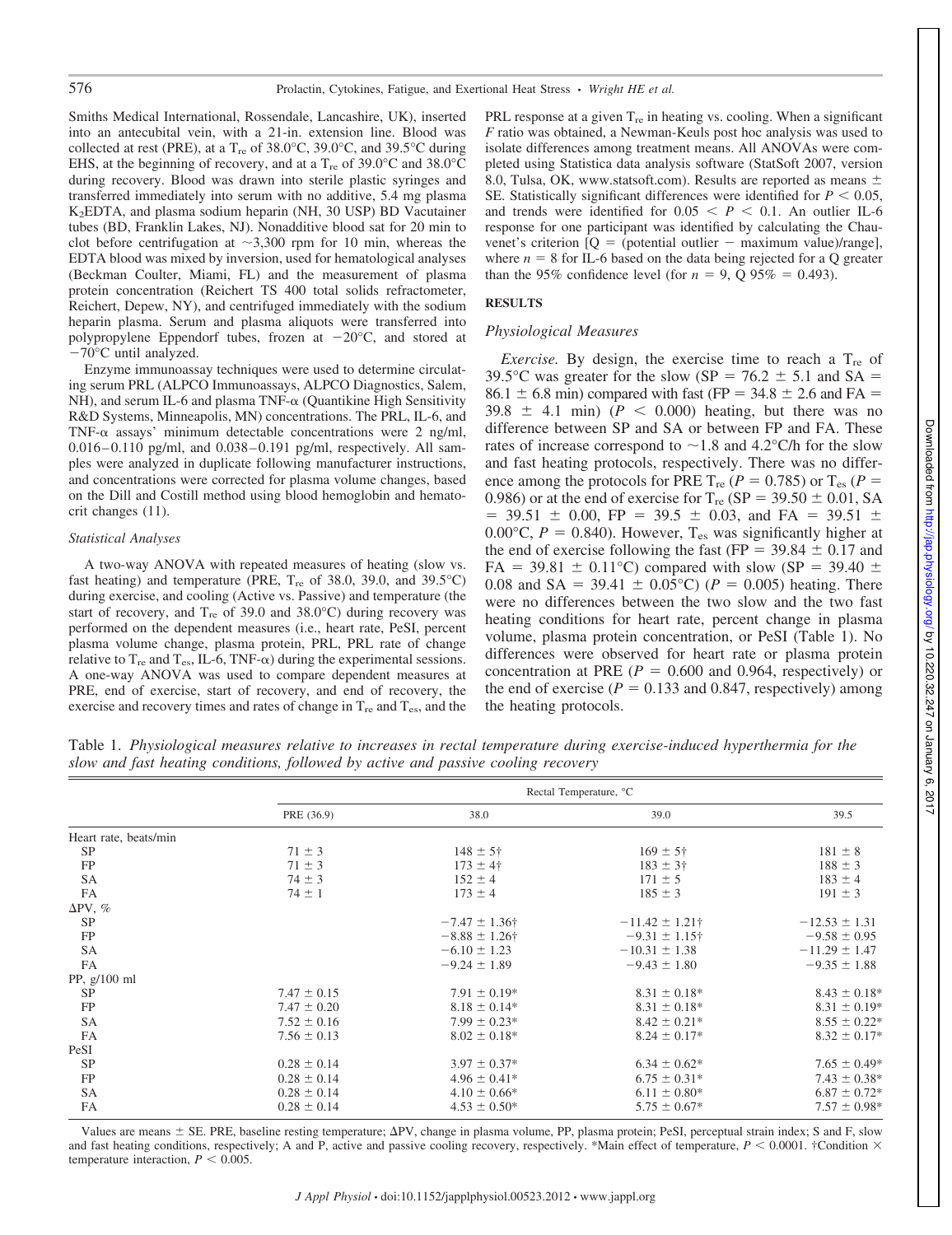Heart rate increased at a greater rate during the fast compared with slow heating conditions ( $P = 0.000$ ) from PRE to a T<sub>re</sub> of 39.5°C. Plasma volume exhibited a heating  $\times$  temperature interaction ( $P = 0.000$ ), where the percent plasma volume change was significantly greater at a  $T_{\text{re}}$  of 38.5 and 39.0°C compared with the change at 38.0°C for the slow heating conditions protocols, but the decrease in plasma volume was constant throughout the fast heating protocols. A trend was observed for greater decreases in percent change of plasma volume following the slow compared with fast heating  $(P = 0.091)$ . Plasma protein and PeSI increased significantly throughout exercise, but changes were not different at any given  $T_{\text{re}}$  among the heating protocols.

*Recovery.* Cooling recovery time to a  $T_{\text{re}}$  of 38.0 $^{\circ}$ C tended to be longer following fast compared with slow heating  $(11.1 \pm 2.4)$ vs.  $6.6 \pm 0.7$  min) ( $P = 0.091$ ), whereas passive cooling recovery time was significantly longer following the fast (76.1  $\pm$  8.0 min) compared with the slow (53.8  $\pm$  5.3 min) (*P* = 0.033) heating protocols. A main effect of condition was observed at the end of recovery for  $T_{es}$  ( $P = 0.000$ ) between the two passive ( $SP =$  $37.78 \pm 0.06$  and FP = 37.78  $\pm$  0.09°C) and two active (SA =  $36.27 \pm 0.29$  and FA =  $35.93 \pm 0.44$ °C) cooling conditions.

Heart rate, plasma volume changes, plasma protein, and PeSI responses during recovery are shown in Table 2. Regardless of the rate of increase in  $T_{\text{re}}$  during the exercise phase, heart rates at any  $T_{\text{re}}$  were similar during recovery for all conditions. However, heart rate did significantly decrease as Tre decreased. Percent change in plasma volume was not different between the two active nor two passive cooling conditions ( $P = 0.978$  and 0.402, respectively), yet decreased as  $T_{\text{re}}$  decreased during the passive cooling ( $P = 0.000$ ), but not the active cooling ( $P = 0.233$ ). A temperature  $\times$  condition interaction was observed for the four recovery conditions ( $P =$ 0.001) and the active vs. passive cooling following slow  $(P =$ 0.030) and fast  $(P = 0.012)$  heating. Plasma protein concentration was not different between the two active cooling conditions ( $P = 0.468$ ), with decreases in T<sub>re</sub> during the active cooling  $(P = 0.673)$ , or between the two passive cooling

Table 2. *Physiological measures relative to rectal temperature during active and passive cooling recovery following slow and fast heating*

|                       |                   | Rectal Temperature, °C                              |                   |
|-----------------------|-------------------|-----------------------------------------------------|-------------------|
|                       | Rec (39.7)        | 39.0                                                | 38.0              |
| Heart rate, beats/min |                   |                                                     |                   |
| <b>SP</b>             | $133 \pm 4$       | $106 \pm 6^*$                                       | $89 \pm 3*$       |
| <b>FP</b>             | $137 \pm 6$       | $103 \pm 5^*$                                       | $86 \pm 3*$       |
| <b>SA</b>             | $143 \pm 8$       | $101 \pm 9^*$                                       | $94 \pm 5*$       |
| <b>FA</b>             | $139 \pm 8$       | $107 \pm 5^*$                                       | $104 \pm 9*$      |
| $\Delta$ PV†, %       |                   |                                                     |                   |
| <b>SP</b>             | $-12.13 \pm 1.54$ | $-8.75 \pm 1.95^*$                                  | $-6.45 \pm 2.22*$ |
| <b>FP</b>             | $-9.31 \pm 1.23$  | $-6.67 \pm 1.54*$                                   | $-5.46 \pm 1.64*$ |
| <b>SA</b>             |                   | $-11.28 \pm 1.64$ $-9.78 \pm 1.78$ $-8.82 \pm 1.97$ |                   |
| <b>FA</b>             | $-9.75 \pm 1.46$  | $-10.00 \pm 1.62$                                   | $-10.33 \pm 2.20$ |
| PP, $g/100$ ml        |                   |                                                     |                   |
| <b>SP</b>             | $8.70 \pm 0.26$   | $8.41 \pm 0.21*$                                    | $8.26 \pm 0.23*$  |
| <b>FP</b>             | $8.48 \pm 0.16$   | $8.31 \pm 0.15^*$                                   | $8.13 \pm 0.20*$  |
| <b>SA</b>             | $8.72 \pm 0.23$   | $8.59 \pm 0.23$                                     | $8.59 \pm 0.28$   |
| <b>FA</b>             | $8.36 \pm 0.16$   | $8.39 \pm 0.21$                                     | $8.46 \pm 0.22$   |

Values are means  $\pm$  SE. Change in PV is relative to PRE. Rec, start of recovery. \*Main effect of temperature,  $P < 0.0001$ . †Condition  $\times$  temperature interaction,  $P < 0.005$ .

conditions  $(P = 0.593)$ ; however, decreases were observed with decreases in  $T_{\text{re}}$  during passive cooling ( $P = 0.000$ ).

## *PRL*

PRL exhibited a strong temperature-dependent response throughout exercise from PRE to the end of exercise ( $T_{\text{re}}$  = 39.5°C, T<sub>es</sub> fast = 39.8  $\pm$  0.1°C, T<sub>es</sub> slow = 39.4  $\pm$  0.0°C)  $(P = 0.000)$ , with no differences between the fast and slow heating protocols ( $P = 0.962$ ) (Fig. 1, *A* and *C*). Regardless of the prior heating protocol, the PRL response during recovery was similar during the two passive and the two active cooling sessions (Fig. 1, *B* and *D*). However, PRL values were significantly higher during the active vs. passive cooling protocols at a  $T_{\rm re}$  of 39.0 and 38.0°C. The rate of change of PRL relative to  $T_{\rm es}$ (pmol/l/°C) was increased during passive recovery following both slow ( $P = 0.038$ ) and fast ( $P = 0.000$ ) heating; however, it was reduced during active recovery following slow and fast heating for both  $T_{re}$  ( $P = 0.006$  and 0.014, respectively) and  $T_{es}$  ( $P = 0.000$  and 0.001, respectively) (Fig. 2).

## *Cytokines*

IL-6 was not different during EHS between the two slow  $(P = 0.328)$  or the two fast  $(P = 0.907)$  heating conditions from PRE to a  $T_{re}$  of 39.5°C (Fig. 3, *A* and *C*,  $n = 8$ ). A temperature  $\times$  condition interaction ( $P = 0.024$ ) was observed for IL-6, where increases were observed at a  $T_{\text{re}}$  of 38.0, 39.0, and 39.5°C compared with PRE for all conditions, with greater increases at 39.5°C following the slow compared with fast heating conditions. During active and passive recovery, IL-6 tended to be elevated following slow vs. fast heating  $(P =$ 0.076); however, no effect of temperature was observed  $(P =$ 0.598) (Fig. 3, *B* and *D*). Although no differences were observed between the active and passive recovery conditions  $(P = 0.905)$  or with decreases in temperature  $(P = 0.465)$ following slow heating, a temperature  $\times$  condition interaction  $(P = 0.013)$  was observed between the active and passive recovery conditions following fast heating, where IL-6 continued to rise during the passive recovery as  $T_{\text{re}}$  began to fall.

TNF- $\alpha$  was not different between the two slow ( $P = 0.500$ ) or the two fast  $(P = 0.936)$  heating conditions from PRE to a T<sub>re</sub> of 39.5°C (Fig. 4, *A* and *C*). An increase in TNF- $\alpha$  was observed at a T<sub>re</sub> of 39.0 and 39.5°C compared with PRE ( $P =$ 0.038) during the fast heating conditions only while a trend was observed for a greater TNF- $\alpha$  response at a T<sub>re</sub> of 39.5<sup>o</sup>C for the fast compared with slow heating conditions  $(P =$ 0.092). TNF- $\alpha$  was not different between the active and passive recovery conditions  $(P = 0.519)$  or with decreases in temperature  $(P = 0.349)$  (Fig. 4, *B* and *D*); however, when comparing the two passive recovery conditions,  $TNF-\alpha$  was higher at a  $T_{\text{re}}$  of 38.0 $\textdegree$ C compared with the start of recovery following the slow heating  $(P = 0.018)$ . Following slow heating,  $TNF-\alpha$  was not different between the active and passive recovery conditions ( $P = 0.282$ ); however, TNF- $\alpha$  was elevated at the end of recovery ( $T_{\text{re}} = 38.0^{\circ}\text{C}$ ) compared with the start of recovery  $(P = 0.027)$ .

#### **DISCUSSION**

This study examined the influence of different rates of increase and decrease of core temperature on circulating PRL and cytokine responses, and the influence of circulating cyto-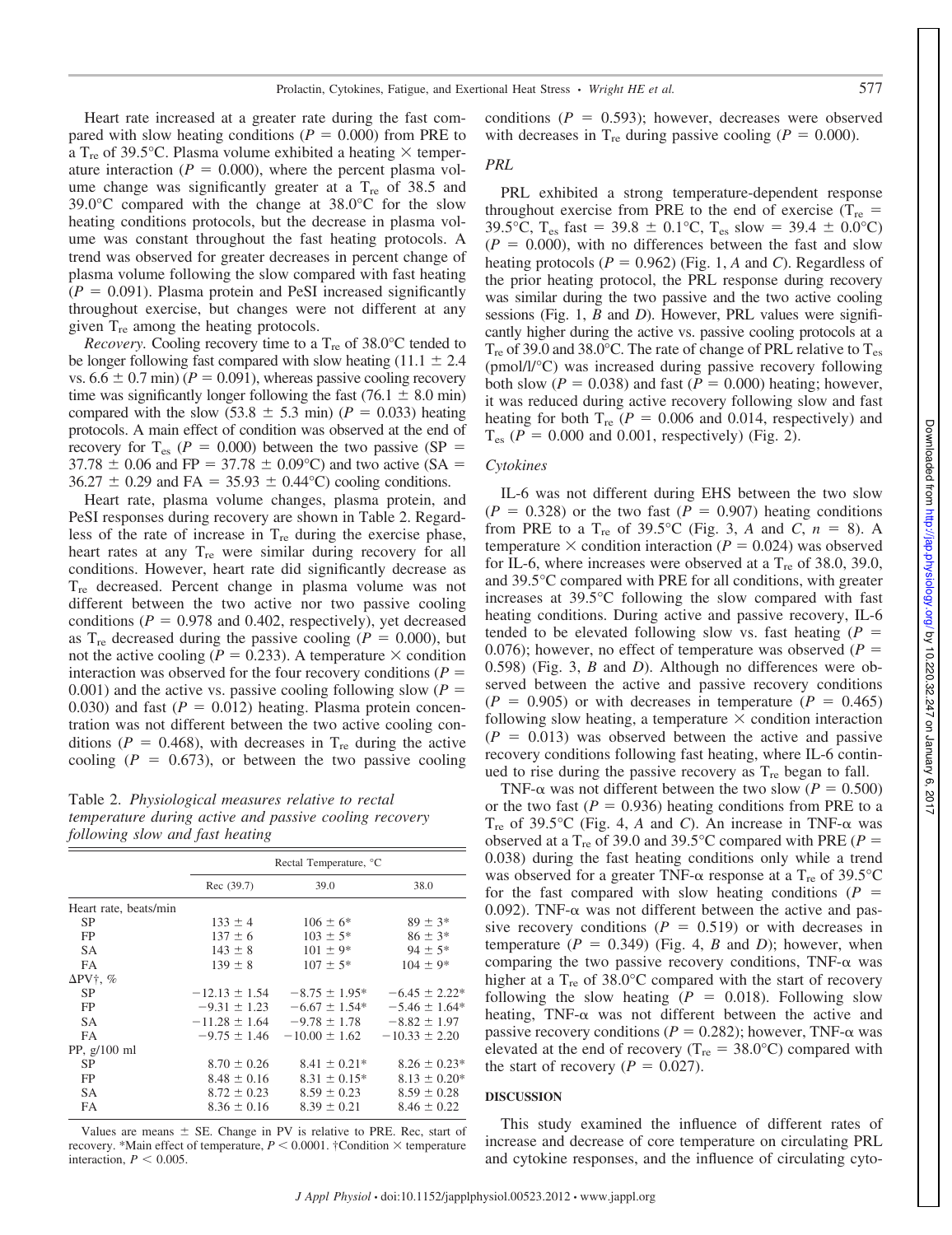

Fig. 1. Circulating serum prolactin (PRL) concentrations during slow (S) vs. fast (F) exertional heat stress (*A* and *C*), followed by active (A) vs. passive (P) cooling (*B* and *D*), relative to rectal (T<sub>re</sub>; *A* and *B*) and esophageal temperature (T<sub>es</sub>; *C* and *D*). Values are means  $\pm$  SE. Main effect of temperature (\**P* < 0.0001) and temperature  $\times$  condition interaction ( $\uparrow P$  < 0.005) is shown.

kines on PRL responses during EHS and recovery. Furthermore, this study used a slow vs. fast EHS ramping protocol to verify the use of PRL as an indicator of changes within the brain that reflect impending fatigue. Unique to this study was the observation that, regardless of the rate of hyperthermia development, PRL exhibited a strong temperature-dependent response during EHS. However, during recovery, the relationship between PRL and T<sub>re</sub> was dependent on the rate of cooling. During EHS, increased metabolic demands with longduration exercise exaggerated the IL-6 response during the slow compared with fast heating protocols, whereas TNF- $\alpha$ responded to the greater exercise intensity during the fast

compared with slow heating. However, the different responses of these circulating cytokines during the heating protocols did not influence the PRL response. In addition, neither recovery method, of active vs. passive cooling, was superior in significantly reducing the circulating cytokines (i.e., IL-6 and TNF- $\alpha$ ) following EHS.

#### *PRL and Central Fatigue*

Circulating PRL has been implicated as an indicator of central fatigue during heat stress, given that increased values reflect the relationship of increased serotonin and decreased





*J Appl Physiol* • doi:10.1152/japplphysiol.00523.2012 • www.jappl.org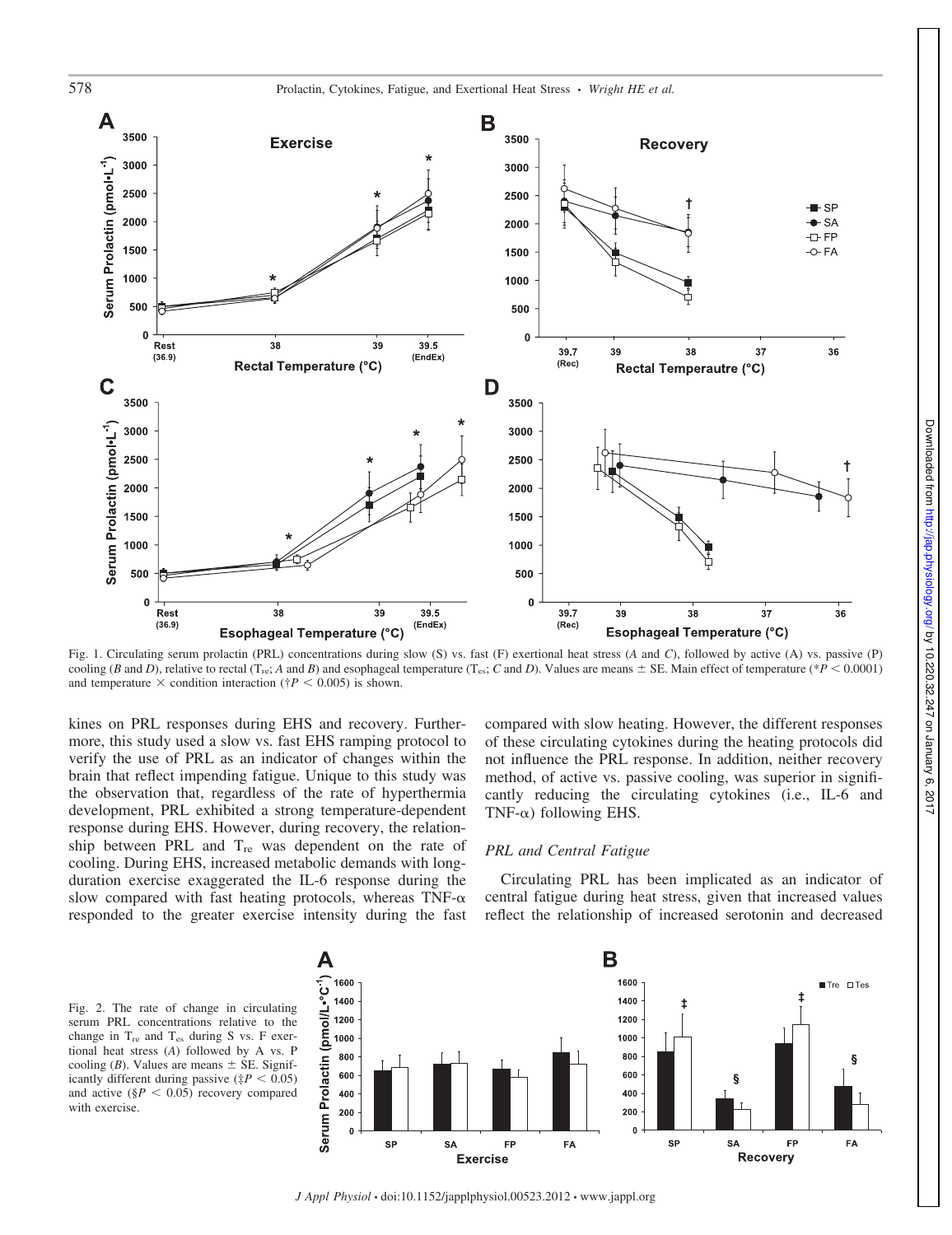

Fig. 3. Circulating serum interleukin (IL)-6 concentrations during S vs. F exertional heat stress (*A* and *C*), followed by A vs. P cooling (*B* and *D*), relative to  $T_{\text{re}}$  (*A* and *B*) and  $T_{\text{es}}$  (*C* and *D*). Values are means  $\pm$  SE. Temperature  $\times$  condition interaction ( $\dagger P$  < 0.05) is shown.

dopamine levels in the brain (4, 29, 62) and are correlated with increases in core temperature (44, 65). The present study showed a strong temperature-dependent PRL response during EHS from PRE ( $T_{re}$  = 36.96  $\pm$  0.05°C) to 39.5°C, which supports the use of PRL as a marker of increased and decreased brain serotonin and dopamine, respectively, also known as the central fatigue hypothesis (31). This temperature-dependent PRL response is consistent with previous studies reporting increases in PRL during EHS in trained and untrained men (65), following 5 h of cycling in trained individuals (57), and in hypohydrated, heat-acclimated men during EHS (7). The greater rate of increase in PRL beyond a  $T_{\text{re}}$  of 38.0°C is also consistent with our laboratory's earlier work (65) and the other studies reporting increased circulating hormone and immune markers above a  $T_{\text{re}}$  of 38.0°C (9, 46). Furthermore, this is the first study to report a strong temperature-dependent response for PRL that is independent of different rates of increase in  $T_{\text{re}}$ [i.e., slow  $(\sim 2^{\circ}C/h)$  vs. fast  $(\sim 4^{\circ}C/h)$  hyperthermia development] associated with greater exercise intensities (Fig. 5). Although it was hypothesized that different rates of increase in core temperature would contribute to the variable PRL responses at a given core temperature reported in the literature, the present study refutes this possibility, given that the PRL response was independent of the rates of increase in  $T_{\text{re}}$ . This is further supported by Fig. 2, which shows no differences in the rate of change in PRL relative to  $T_{\text{re}}$  and  $T_{\text{es}}$ 

(pmol/l/°C) between the slow and fast heating and our laboratory's previous work, which showed similar PRL responses between trained and untrained individuals at a slower rate of  $T_{\text{re}}$  increase of  $\sim$  1°C/h, with very similar PRL values at a  $T_{\text{re}}$ of 39.5°C for the trained group  $(2,353 \pm 220 \text{ pmol/l})$  (65) compared with the present study with individuals of similar fitness levels  $(2,303 \pm 360 \text{ pmol/l})$ . Thus, during EHS, the present study provides further support for the use of PRL as a peripheral marker of impending fatigue at high core temperatures.

Despite the present study and previous research showing a strong relationship between PRL and core temperature (44, 65), the divergent PRL response at a given core temperature between the two recovery methods in the present study indicates that thermal strain alone cannot solely explain the PRL responses and may provide some explanation for the variable PRL responses reported in the literature. Regardless of the rate of increase in core temperature during EHS, the manipulation of the rate of change in core temperature during recovery resulted in PRL concentrations decreasing at a slower rate during the active compared with passive cooling recovery. Since it is believed that  $T_{es}$  better reflects brain temperature compared with  $T_{re}$  (53), representing PRL responses relative to Tes may be more indicative of the serotonergic and dopaminergic changes within the brain and thus circulating PRL concentrations (Figs. 1*B* and 2*B*). However, PRL responses in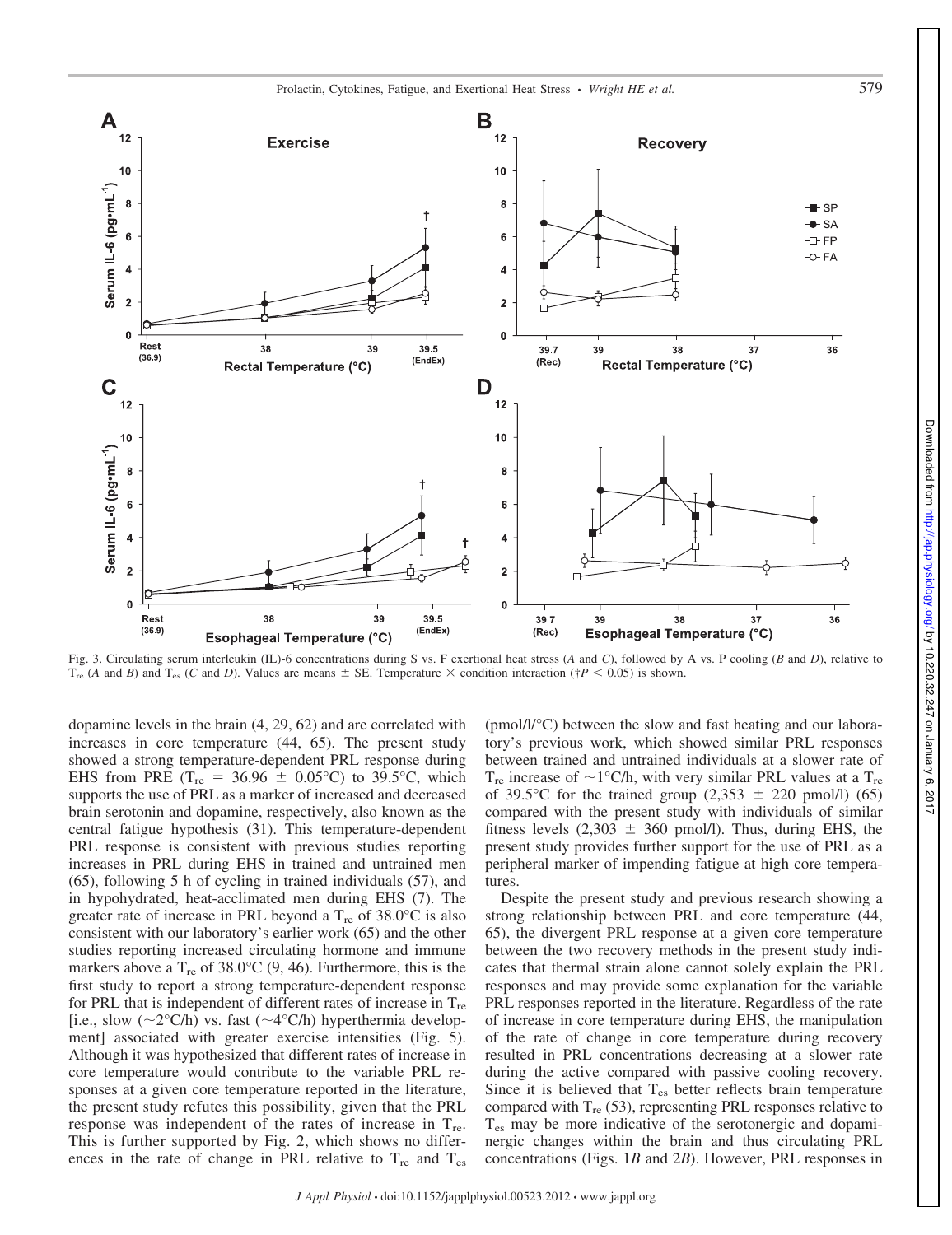

Fig. 4. Circulating plasma tumor necrosis factor (TNF)- $\alpha$  concentrations during S vs. F exertional heat stress (*A* and *C*), followed by A vs. P cooling (*B* and *D*), relative to T<sub>re</sub> (*A* and *B*) and T<sub>es</sub> (*C* and *D*). Values are means  $\pm$  SE. Temperature  $\times$  condition interaction (†*P* < 0.05) is shown.

the present study were more strongly correlated with  $T_{\text{re}}$  than  $T_{es}$  during slow ( $r = 0.67$  and 0.61, respectively) and fast ( $r =$ 0.72 and 0.64, respectively) heating, and during passive  $(r =$ 0.58 and 0.48, respectively) but not active recovery  $(r = 0.24)$ and 0.31, respectively). Furthermore, a greater divergence in PRL response is observed during recovery when represented relative to  $T_{es}$ . Despite similar PRL concentrations at the start of recovery in all conditions, PRL concentrations at a given  $T_{\text{re}}$ during passive recovery reflected EHS concentrations better than the PRL responses observed during active recovery. For instance, at the end of recovery, at a  $T_{\rm re}$  of 38.0°C, PRL values were not different than PRL values at a  $T_{\text{re}}$  of 38.0°C during

EHS ( $P = 0.120$ ), although they were still different at 39 $\degree$ C  $(P = 0.045)$  and were better correlated with T<sub>re</sub> and T<sub>es</sub> during passive  $(r = 0.58$  and 0.48, respectively) but not active  $(r = 0.24)$ and 0.31, respectively) recovery. Although active cooling reestablishes heart rate and thermal parameters (i.e.,  $T_{\text{re}}$ ,  $T_{\text{es}}$ ) more quickly than passive cooling (45, 59), the present study shows that circulating PRL concentrations lag behind the changes in  $T_{\text{re}}$ during active cooling, indicating that factors other than this measure of thermal strain are contributing to this response.

The divergent PRL response during the active cooling recovery may be attributed to the likely reduced clearance capacity with the decreased peripheral blood flow from cold



Fig. 5. Circulating serum PRL concentrations during S vs. F exertional heat stress (*A*), followed by A vs. P cooling  $(B)$ , relative to time. Values are means  $\pm$  SE.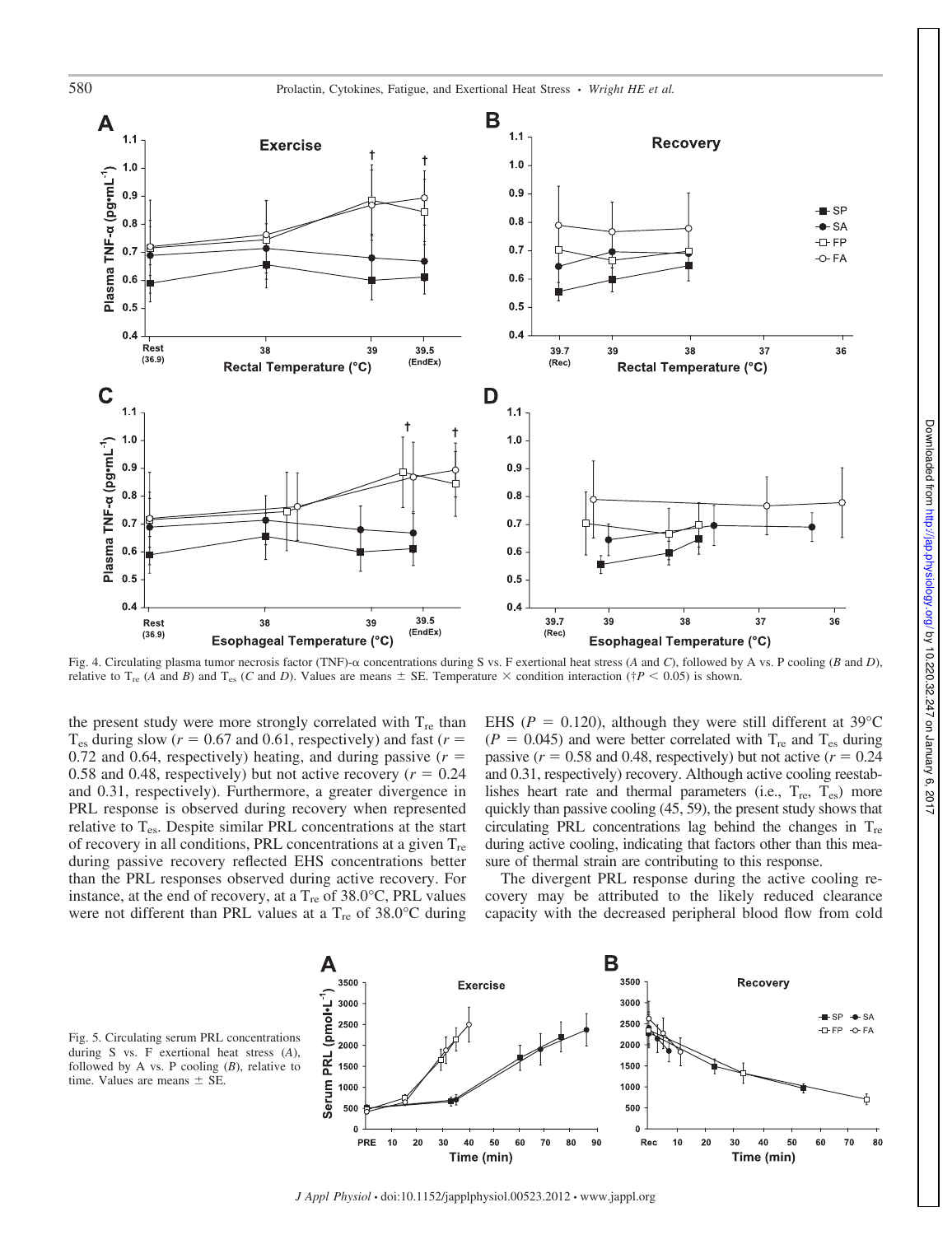water vasoconstriction and/or a reduced inhibition of PRL secretion by dopamine in the brain. Circulating PRL concentrations are predominantly affected by inhibitory and stimulatory actions of dopamine and thyrotropin-releasing hormone, respectively; however, clearance by the kidneys also influences concentrations (i.e., reduced renal function reduces PRL clearance) (12, 52). During the active recovery, not only is cold water diuresis, an increase in urine production due to peripheral vasoconstriction, likely reduced in the present study due to the extent of dehydration from the EHS, but reduced renal function can also occur during cold water immersion (30). Together, the reduced cold water diuresis and renal function may have resulted in a reduced clearance of PRL from circulation, leading to the sustained elevation in PRL during active recovery. Furthermore, PRL secretion is inhibited by dopamine in the brain (2, 62), and thus the reduced peripheral blood circulation may be indicative of reduced circulation within the brain, blunting the rate of dopamine-induced inhibition of PRL, and delaying the decrease in PRL at a given core temperature during active cooling recovery. In addition, although chronic elevations in PRL are indicative of disease (i.e., hypothyroidism, kidney disease, tumors), PRL secretion may have actually continued during the cooling recovery, given that the cold stress may have further stimulated PRL release (15, 26). The divergence between the active and passive recovery may have been further exacerbated by an increased clearance during passive recovery. Given that the rate of change in PRL relative to the change in  $T_{es}$  (pmol/l/ $^{\circ}$ C) is greater during passive recovery compared with slow and fast heating (Fig. 2), and that blood is redistributed away from the gut splanchnic area with increasing core temperatures with hyperthermia (49, 51), clearance of PRL during exercise may have been progressively decreasing and potentially reversed during passive recovery, such that clearance was increased. In addition, circulating norepinephrine levels have been shown to be strongly related to core temperature (64) and could be used as an indicator of sympathetic response and the extent of splanchnic bed vasoconstriction in the present study. For instance, heart rates at a  $T_{\text{re}}$  of 39.0°C during exercise were ~170–180 and ~105 beats/min during passive recovery, with similar differences at a  $T_{\text{re}}$  of 38.0°C (Tables 1 and 2), suggesting that lower norepinephrine levels, as reflected by the lower heart rates, may be promoting stronger renal blood flow and increased clearance of PRL during passive recovery.

## *PRL-Cytokine Interplay*

Although the immune system acute phase response observed during exercise and heat stress has been well documented (43, 51, 58), the role of the immune system in the development of fatigue is not fully understood. Given the importance of thermal strain on the release of pro- and anti-inflammatory cytokines (i.e., IL-6, TNF- $\alpha$ ) into circulation during exercise (46), and that PRL secretion is not only strongly stimulated by increases in core temperature, but also positively stimulated by such cytokines, this study was unique in examining the relationship and the extent of the influence of cytokines on the PRL secretion from the pituitary during different rates of increase in, and recovery of,  $T_{\text{re}}$ . During EHS, the present study showed divergent increases in cytokine responses between the slow and fast heating conditions, whereby IL-6 was elevated at higher

core temperatures of 39.5°C (i.e., end of exercise) for the slow compared with the fast heating, yet  $TNF-\alpha$  showed a trend for the reverse (i.e., elevated for fast compared with slow heating). Although cytokine (i.e., IL-6, TNF- $\alpha$ ) secretion is partially dependent on exercise intensity (40, 42), the elevated IL-6 responses at higher core temperatures during the slow heating, or lower intensity exercise, are consistent with an increased IL-6 secretion observed when muscle glycogen is low following long-duration exercise (13, 41). The addition of heat stress to exercise also accelerates the utilization of muscle glycogen, which stimulates the release of IL-6 to a greater extent  $(24)$ . Thus it appears that IL-6 may be driven by metabolic demands, acting as a myokine to mobilize substrates and possibly enhance lipolysis (37). The trend for a reversed response for TNF- $\alpha$  between the slow and fast heating protocols is likely due to the fact that intense exercise is a strong stimulant for TNF- $\alpha$  secretion (41, 43), as would be the case during the fast rather than during the slow heating. In addition, given that IL-6 exhibits anti-inflammatory properties by inhibiting the production of the pro-inflammatory cytokine TNF- $\alpha$  (43), the elevated IL-6 during the slow heating protocol may have contributed to the lack of increase in TNF- $\alpha$  during these sessions.

Neither active nor passive cooling influenced the cytokine responses, although there were trends for elevated IL-6 concentrations throughout both recovery methods following the slow compared with the fast heating and an increase in TNF- $\alpha$ at 38.0°C compared with the start of passive recovery following slow heating. The lack of change in circulating IL-6 with active or passive cooling is consistent with Halson et al. (21), who also observed no effect of cold water immersion on circulating IL-6 concentrations and other neuroendocrine and immune (i.e., cortisol, C-reactive protein) markers following cycling in the heat  $(\sim 34^{\circ}\text{C})$ , despite subjective reports of enhanced recovery following cold water immersion compared with passive recovery. Similarly, although no formal assessment was conducted, most participants in the present study verbally commented that they felt an enhanced recovery following active compared with passive cooling recovery.

Given that IL-6 and TNF- $\alpha$  are partially dependent on exercise intensity, it was hypothesized that these cytokines would exhibit a greater increase during the fast compared with slow heating conditions (i.e., higher and lower exercise intensities, respectively). Furthermore, although speculative, IL-6 and TNF- $\alpha$  are believed to positively stimulate the secretion of PRL from the pituitary gland (61) and thus may enhance the secretion of PRL during the fast heating conditions. However, contrary to our hypothesis, PRL remained tightly correlated to Tre and similar during both fast and slow heating, despite the observed changes in IL-6 and TNF- $\alpha$ . Given that IL-6 has been reported to be positively correlated with increased sensations of fatigue (47), the elevated IL-6 concentrations during the slow heating may show evidence for the role of IL-6 as a myokine, with the sustained IL-6 elevation during both cooling protocols following slow heating potentially reflecting a greater level of fatigue following prolonged EHS and thus a delayed recovery (47). Thus it appears that PRL was influenced by continued thermal stimulation (i.e., cold stress) and/or reduced clearance from circulation rather than IL-6 and/or TNF- $\alpha$ .

This was the first study to systematically examine the effects of different rates of increase, and recovery, of core temperature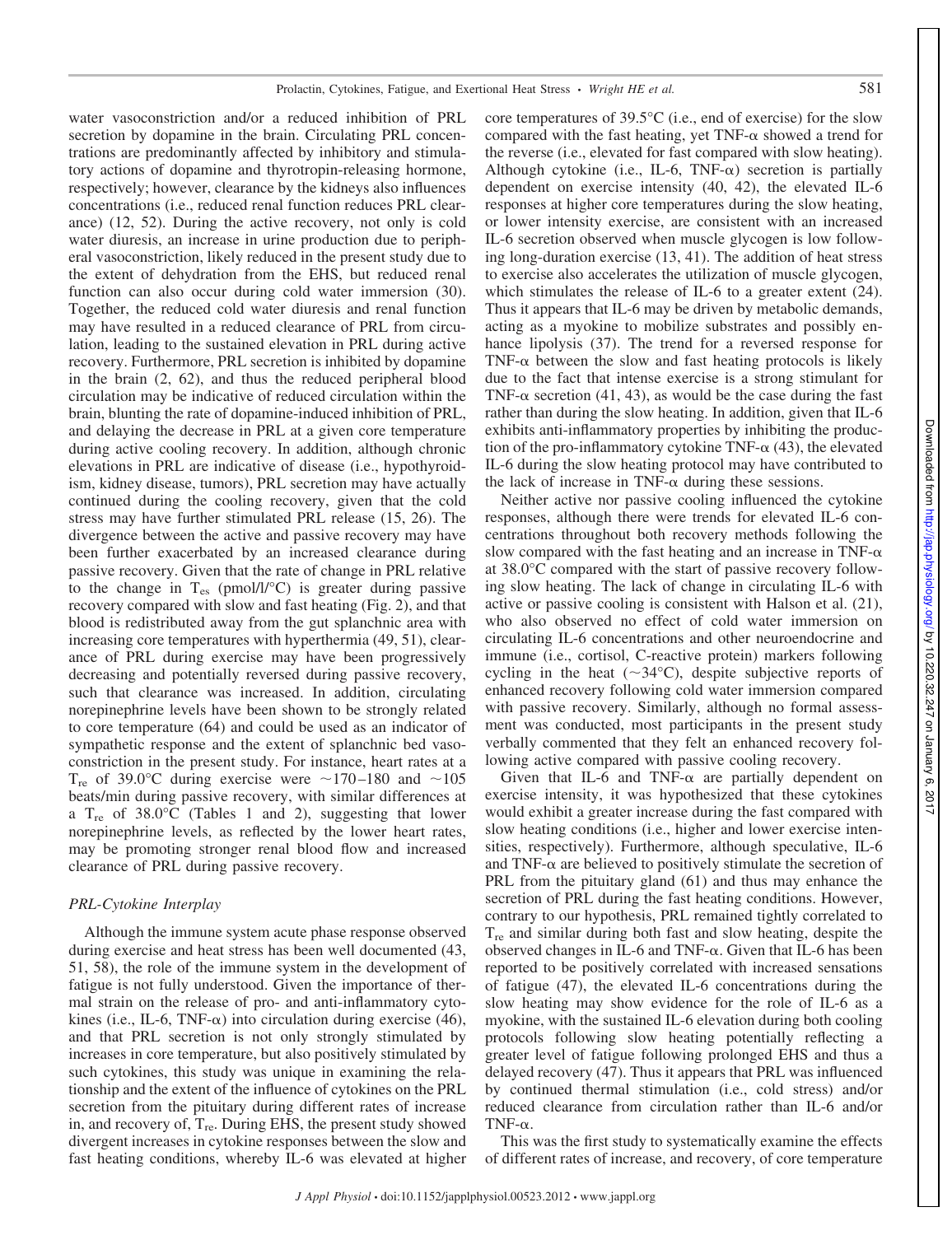on PRL as a peripheral marker of central fatigue and the influence of circulating cytokines on this relationship. PRL exhibited a strong temperature-dependent response during exercise, despite a twofold variation in the rate of increase in thermal strain and during subsequent passive cooling recovery, which required  $\sim 60$  min to return T<sub>re</sub> to 38.0°C. However, during active cooling recovery, which rapidly decreased core temperature, much higher PRL values were observed at any given core temperature compared with passive cooling. IL-6 exhibited myokine and anti-inflammatory properties during exercise, as shown with the increases in IL-6 and lack of increase in TNF- $\alpha$  during the slow heating, while being elevated during recovery following slow heating as an indicator of low muscle glycogen and increased fatigue. Thus it appears that IL-6 and TNF- $\alpha$  acted independently of PRL during EHS and recovery, in that these cytokines did not influence the release of PRL from the pituitary gland. Rather, the predominant stimulus affecting the interplay between serotonin and dopamine control of PRL release appears to be the level of thermal strain.

## **ACKNOWLEDGMENTS**

The authors acknowledge the contribution of Dr. Francois Haman for the use of laboratory and analytic equipment and thank the participants who volunteered for the present study and the laboratory members of the Human and Environmental Physiology Research Unit for assistance during data collection.

#### **GRANTS**

The present work was supported by the National Sciences and Engineering Research Council (RGPIN-298159-2009, grant held by Glen Kenny) and Leaders Opportunity Fund from the Canada Foundation for Innovation (22529, grant held by G. P. Kenny). G. P. Kenny is supported by a University of Ottawa Research Chair in Environmental Physiology.

## **DISCLOSURES**

No conflicts of interest, financial or otherwise, are declared by the author(s).

#### **AUTHOR CONTRIBUTIONS**

H.E.W., T.M.M., D.J.C., and G.P.K. conception and design of research; H.E.W. and B.J.F. performed experiments; H.E.W. analyzed data; H.E.W., T.M.M., and G.P.K. interpreted results of experiments; H.E.W. prepared figures; H.E.W. drafted manuscript; H.E.W., T.M.M., B.J.F., D.J.C., and G.P.K. edited and revised manuscript; H.E.W., T.M.M., B.J.F., D.J.C., and G.P.K. approved final version of manuscript.

#### **REFERENCES**

- 1. **Balady GJ, Chaitman B, Driscoll D, Foster C, Froelicher E, Gordon N, Pate R, Rippe J, Bazzarre T.** Recommendations for cardiovascular screening, staffing, and emergency policies at health/fitness facilities. *Circulation* 97: 2283–2293, 1998.
- 2. **Besses GS, Burrow GN, Spaulding SW, Donabedian RK.** Dopamine infusion acutely inhibits the TSH and prolactin response to TRH. *J Clin Endocrinol Metab* 41: 985–988, 1975.
- 3. **Blomstrand E, Celsing F, Newsholme EA.** Changes in plasma concentrations of aromatic and branched-chain amino acids during sustained exercise in man and their possible role in fatigue. *Acta Physiol Scand* 133: 115–121, 1988.
- 4. **Bridge MW, Weller AS, Rayson M, Jones DA.** Responses to exercise in the heat related to measures of hypothalamic serotonergic and dopaminergic function. *Eur J Appl Physiol* 89: 451–459, 2003.
- 5. **Brisson GR, Audet A, Ledoux M, Matton P, Pellerin-Massicotte J,** Peronnet F. Exercise-induced blood prolactin variations in trained adult males: a thermic stress more than an osmotic stress. *Horm Res* 23: 200–206, 1986.
- 6. **Buckler JM.** The relationship between changes in plasma growth hormone levels and body temperature occurring with exercise in man. *Biomedicine* 19: 193–197, 1973.
- 7. **Cheuvront SN, Carter R 3rd, Kolka MA, Lieberman HR, Kellogg MD, Sawka MN.** Branched-chain amino acid supplementation and human performance when hypohydrated in the heat. *J Appl Physiol* 97: 1275– 1282, 2004.
- 8. **Cox B, Kerwin RW, Lee TF, Pycock CJ.** A dopamine-5-hydroxytryptamine link in the hypothalamic pathways which mediate heat loss in the rat. *J Physiol* 303: 9–21, 1980.
- 9. **Cross MC, Radomski MW, VanHelder WP, Rhind SG, Shephard RJ.** Endurance exercise with and without a thermal clamp: effects on leukocytes and leukocyte subsets. *J Appl Physiol* 81: 822–829, 1996.
- 10. **CSEP.** *Physical Activity Readiness-Questionnaire Canadian Society for Exercise Physiology*. Ottawa, Ontario, Canada: CSEP, 2002.
- 11. **Dill DB, Costill DL.** Calculation of percentage changes in volumes of blood, plasma, and red cells in dehydration. *J Appl Physiol* 37: 247–248, 1974.
- 12. **Emmanouel DS, Fang VS, Katz AI.** Prolactin metabolism in the rat: role of the kidney in degradation of the hormone. *Am J Physiol Renal Fluid Electrolyte Physiol* 240: F437–F445, 1981.
- 13. **Febbraio MA, Hiscock N, Sacchetti M, Fischer CP, Pedersen BK.** Interleukin-6 is a novel factor mediating glucose homeostasis during skeletal muscle contraction. *Diabetes* 53: 1643–1648, 2004.
- 14. **Febbraio MA, Pedersen BK.** Muscle-derived interleukin-6: mechanisms for activation and possible biological roles. *FASEB J* 16: 1335–1347, 2002.
- 15. **Freeman ME, Kanyicska B, Lerant A, Nagy G.** Prolactin: structure, function, and regulation of secretion. *Physiol Rev* 80: 1523–1631, 2000.
- 16. **Fuller A, Carter RN, Mitchell D.** Brain and abdominal temperatures at fatigue in rats exercising in the heat. *J Appl Physiol* 84: 877–883, 1998.
- 17. **Gagge AP, Stolwijk JA, Hardy JD.** Comfort and thermal sensations and associated physiological responses at various ambient temperatures. *Environ Res* 1: 1–20, 1967.
- 18. **Gaoua N, Racinais S, Grantham J, El Massioui F.** Alterations in cognitive performance during passive hyperthermia are task dependent. *Int J Hyperthermia* 27: 1–9, 2011.
- 19. **Gonzalez-Alonso J, Teller C, Andersen SL, Jensen FB, Hyldig T, Nielsen B.** Influence of body temperature on the development of fatigue during prolonged exercise in the heat. *J Appl Physiol* 86: 1032–1039, 1999.
- 20. **Green JM, Laurent CM, Bacon NT, Oneal EK, Davis JK, Bishop PA.** Crossmodal session rating of perceived exertion response at low and moderate intensities. *J Strength Cond Res* 25: 1598–1604, 2011.
- 21. **Halson SL, Quod MJ, Martin DT, Gardner AS, Ebert TR, Laursen PB.** Physiological responses to cold water immersion following cycling in the heat. *Int J Sports Physiol Perform* 3: 331–346, 2008.
- 22. **Hancock PA, Ross JM, Szalma JL.** A meta-analysis of performance response under thermal stressors. *Hum Factors* 49: 851–877, 2007.
- 23. **Hargreaves M.** Physiological limits to exercise performance in the heat. *J Sci Med Sport* 11: 66–71, 2008.
- 24. **Jentjens RL, Wagenmakers AJ, Jeukendrup AE.** Heat stress increases muscle glycogen use but reduces the oxidation of ingested carbohydrates during exercise. *J Appl Physiol* 92: 1562–1572, 2002.
- 25. **Leite LH, Rodrigues AG, Soares DD, Marubayashi U, Coimbra CC.** Central fatigue induced by losartan involves brain serotonin and dopamine content. *Med Sci Sports Exerc* 42: 1469–1476, 2010.
- 26. **Lenox RH, Kant GJ, Sessions GR, Pennington LL, Mougey EH, Meyerhoff JL.** Specific hormonal and neurochemical responses to different stressors. *Neuroendocrinology* 30: 300–308, 1980.
- 27. **Leuenberger U, Sinoway L, Gubin S, Gaul L, Davis D, Zelis R.** Effects of exercise intensity and duration on norepinephrine spillover and clearance in humans. *J Appl Physiol* 75: 668–674, 1993.
- 28. **Low D, Cable T, Purvis A.** Exercise thermoregulation and hyperprolactinaemia. *Ergonomics* 48: 1547–1557, 2005.
- 29. **Low D, Purvis A, Reilly T, Cable NT.** The prolactin responses to active and passive heating in man. *Exp Physiol* 90: 909–917, 2005.
- 30. **Marx J, Hockberger R, Walls R.** *Rosen's Emergency Medicine: Concepts and Clinical Practice*. St. Louis, MO: Mosby, 2010.
- 31. **Meeusen R, Watson P, Hasegawa H, Roelands B, Piacentini MF.** Central fatigue: the serotonin hypothesis and beyond. *Sports Med* 36: 881–909, 2006.
- 32. **Melin B, Cure M, Pequignot JM, Bittel J.** Body temperature and plasma prolactin and norepinephrine relationships during exercise in a warm